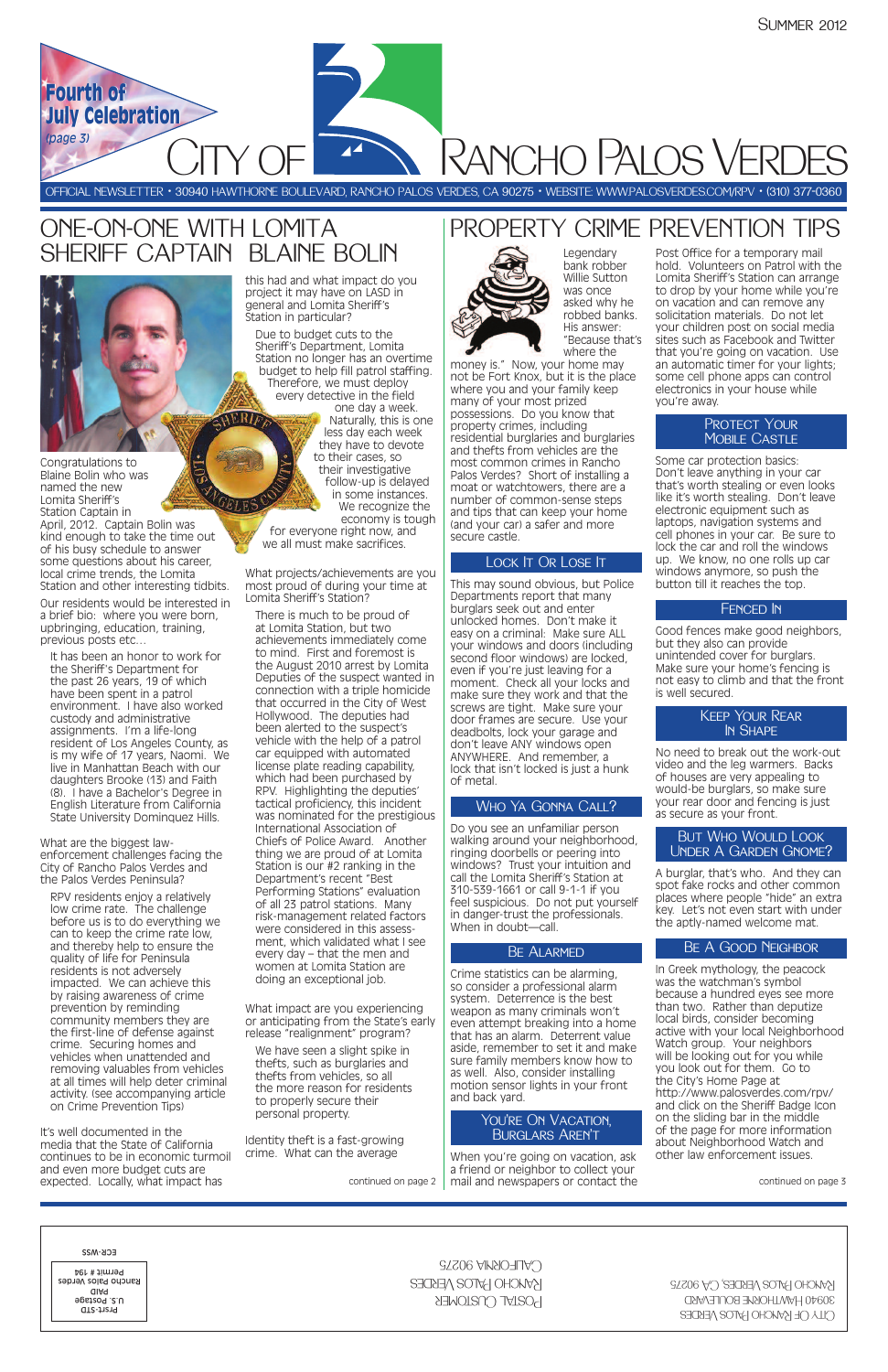Shakespeare by the Sea is bringing its production of "Two Gentlemen of Verona" to Fred Hesse Community Park. This classic Shakespearean comedy will be performed on Sunday, July 15th on the upper field at Hesse Park. The show begins promptly at 7:00 p.m., with a pre-show at 6:30 p.m. Bring your picnic basket, blanket and lowback beach chair and settle in to enjoy a night of Elizabethan mischief and mayhem.

Shakespeare by the Sea is sure to delight your senses and spark your imagination with its highly accessible, family-friendly, always-FREE productions.

For more information about this and other FREE Shakespeare by the Sea performances, call 310-217-7596 or visit the company's website at http://www.shakespearebythesea.org/.



### SHERIFF CAPTAIN BLAINE BOLIN continued from page 1

We believe education is the key to combating Identity theft. With many people having confidential information on their laptops or other electronic devices, we remind them not to leave these items in their vehicles, especially in plain sight, even if they are parked in their own driveway. We cannot emphasize enough the importance of shredding account statements and other documents with confidential information prior to their disposal. If you believe you are a victim of Identity theft, or that another has illegally obtained access to your personal information, notify Lomita Station immediately.

citizen do to prevent and report identity theft?

We regularly conduct pre-shift briefings that discuss incidents from around the nation, and occasionally other countries, in both a "lessons learned" and "what if it was our next call" format.

Even low crime areas can experience sudden and tragic crimes, such as the massacre in the salon in Seal Beach or the school shootings in Columbine and Virginia Tech just to name a few. How ready is your Station to deal with a rapidly occurring event such as this?

Lomita Station has a detailed plan for every school, and other locations considered "critical facilities" in our policing area in the event of an emergency or disaster.

And, we have mandatory training every year that focuses on Active Shooter/ Rapid Response scenarios. In past years we have jointly trained with specialized units within the Sheriff's Department and other agencies, including Torrance PD, Palos Verdes Estates PD and LA County Fire Department.

Do you have a favorite book or movie?

### FREE BULKY ITEM AND EXCESS TRASH **COLLECTION**

#### **BULKY ITEMS**

John Bunyan's "Pilgrim's Progress" is my favorite book. As for a favorite movie, pick any with John Wayne or Jimmy Stewart.

### WHAT'S SHAKING THIS SUMMER? SHAKESPEARE IN THE PARK!



# JUNIOR RANGER SUMMER CAMPS

Beginning in 2012, the ocean waters along several miles of the Rancho Palos Verdes coastline became State Marine Conservation Areas (SMCAs). These SMCAs were established as a result of the State's enactment of the Marine Life Protection Act in 1999 and limit both recreational and commercial fishing along our coastline.

The Point Vicente SMCA extends westward from Long Point at the Terranea Resort, around Point Vicente to the northerly boundary of the Point Vicente Interpretive Center. The Point Vicente SMCA is a "no take" area, meaning that no fishing activity is permitted. This SMCA includes the City's former Point Vicente Fishing Access (now known as Pelican Cove Park), where fishing activity is no longer permitted.

The Abalone Cove SMCA extends eastward from Long Point at the Terranea Resort to Portuguese Point at Abalone Cove Shoreline Park. Within the Abalone Cove SMCA, only the following fishing activity is permitted:

- Recreational fishing of pelagic finfish, Pacific bonito and white seabass (by spearfishing) and market squid (by hand-held dip net); and,
- Commercial fishing of coastal pelagic species and Pacific bonito (by round haul net) and swordfish (by harpoon).

For more information about the Marine Life Protection Act and the SMCAs along the Rancho Palos Verdes coastline, visit the California Department of Fish and Game website at http://www.dfg.ca.gov/mlpa/.

### GONE FISHING?

### NEW STATE RESTRICTIONS ARE IN EFFECT

While you enjoy summer and fall outdoor activities at our various park sites, please remember to recycle your water and juice bottles and/ or cans. Place all empty beverage containers in the specially marked

recycling bins at the parks. Do not throw recyclables in the trash or on the field. Please help keep RPV parks clean and enjoyable for everyone.



## RECYCLE AT THE PARKS

EDCO and UWS offer customers free (limited) curbside collection of bulky and electronics items such as mattresses, sofas, water heaters, tables, TV, computers, DVD players, desks, etc. Call them to arrange for a collection date. However, if your item could be re-used, please contact a charitable organization first.

Had a party? Cleaned out your garage? If you have excess trash that does not fit into your regular trash cart, contact EDCO or UWS and inquire about the twice a year, free excess-trash collection.

> EDCO: (310) 540-2977 UWS: (800) 631-7016

### Excess Trash Collection

The City of Rancho Palos Verdes is partnering with the Mountains Recreation and Conservation Authority (MRCA) to offer Ranger-led summer camps for youth ages 7 to 12! Each week, participants will make crafts, engage in fun and educational games, hikes, nature activities and team building exercises. Snacks provided.

#### Awesomely Amazing Adaptations Camp: July 30-August 3

#### Underwater Adventures Camp: August 6-10

Camps will meet Monday through Friday, from 8:00 am to 2:00 pm at the Ladera Linda Community Center, located at 32201 Forrestal Drive in RPV. The fee is \$175 per child per camp. Enrollment is limited and pre-registration is required.

Please call the Recreation and Parks Department at 310-544-5260 for more information or download a registration form from the City's website at www.palosverdes.com/rpv.



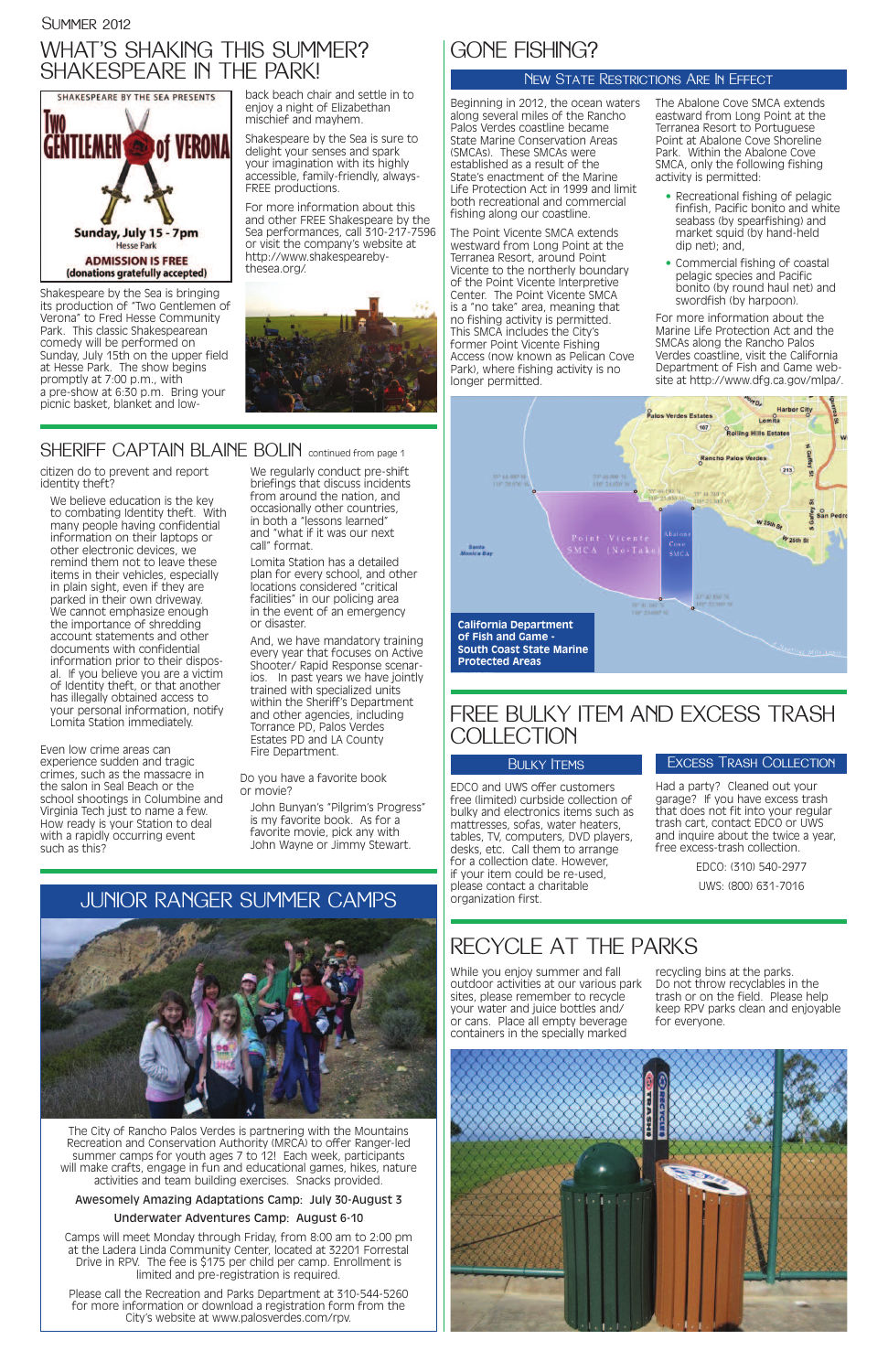Los Angeles Sheriff Department Updates and Emails: Use the following links to get connected.

**LASD Text and Emails: www.Nixle.com**

**Twitter: @LASD\_NEWS: http://twitter.com#?LASD\_News**

**Facebook: http://www.facebook.com/LosAngelesCountySheriffsDepartment**

**Or, text your zip code to 888777 to receive text alerts only.**

Standard text messaging rates may apply, depending on your calling plan.

### LASD EMAIL ALERT: TO SERVE AND "PRO-TEXT"

### LOOKING FOR A FEW GOOD VOLUNTEERS!

LOMITA SHERIFF STATION Volunteer On Patrol **PROGRAM** 



If you have a desire to give back to the community and keep the Palos Verdes Peninsula's crime rate low, then consider joining the Lomita Sheriff's Volunteer on Patrol program.

County-wide, volunteers donated 16,069 hours in 2011 and saved taxpayers an estimated \$350,000!

Volunteers are recognized at a special dinner and at a special lunch with the Sheriff. Volunteer service pins are awarded for service-levels ranging from 250 to 25,000 hours whew!!

Trained volunteers can help on patrol, with desk operations, surveillance, administrative duties and, for equestrian-minded volunteers, they can join the Mounted Posse---yee-hah.

Volunteers are identified by their white uniform shirt, navy blue trousers, and gold on blue shoulder patch. Volunteers patrol in white vehicles identified as "Volunteers on Patrol" with an LASD emblem no siren, sorry!

Volunteers also assist with school safety checks, mall security, graffiti patrol, the Santa Sleigh Program, traffic control at accidents, and house checks while owners are on vacation.

Training includes radio proficiency, role playing, traffic control, tours of jail facilities, and attending the Community Academy.

Interested? The process is simple: After you submit an application, have an interview, finish a background check and complete training—you're ready to go!

Applicants must be at least 18 years old, have a valid California Drivers License, and be willing to contribute a minimum of 16 hours per month. For other requirements and more information about volunteering, go to:

http://lomitasheriff.com/volunteer.

Go Volunteer! You'll be glad you did.

Contact Sergeant Dave Rozas at 310-891-3227 or by email at DTRozas@lasd.org for more information.

#### PROPERTY CRIME continued from page 1

#### OCEAN TRAILS AT Trump National Golf Club

Despite all of your best efforts, you may still find yourself a victim of theft or burglary. Minimize the impact to your wallet by making sure your insurance coverage is current and sufficient.



### Insure Your Security

The City of Rancho Palos Verdes' 37th Annual Independence Day Celebration will be held on Wednesday, July 4th. Located at Upper Point Vicente Park/Civic Center, 30940 Hawthorne Boulevard, this traditional day of family fun begins at 11:00 a.m. with nonstop enjoyment until 5:00 p.m.

Bring your family and friends to listen to the Palos Verdes Symphonic Band and live country music, shop in the arts and crafts area, and visit the midway featuring a variety of rides and games for all ages. For those seeking additional adventure, take a helicopter ride and get a bird's-eye view of the Celebration and the City's coastline.

If you like old-fashioned competition, be sure to join in the pie eating and hula-hoop



contests. For sheer entertainment, take in the Jim Gamble puppet show. Get to know more about the South Bay by visiting the informational booths sponsored by local civic organizations, visit the petting zoo, or ride one of the ponies. Thrill seekers can test their resolve on the giant slide in the fun zone.

Some of the attractions that have been featured in the past include the Quake Cottage and the Western Museum of Flight's small aircraft that kids and adults can climb into and explore.

Admission to the Celebration is free, and complimentary shuttle service along Hawthorne Boulevard will be provided. On-site parking will be available for \$5.

Many local homeowner associations and area businesses are longtime supporters of this local community event. To add your support or to get general information, call the Recreation and Parks Department at (310) 544-5260 or visit the City's website at www.palosverdes.com/rpv. For vendor or booth information, call Bell Event Services at (310) 349-0743.

### JULY 4TH INDEPENDENCE DAY CELEBRATION

## CITY OFFERS FREE DOCENT-LED NATURE WALKS

#### Sunday, July 22, 2012 - 3:00 p.m.

Walk the public trail system and enjoy the vistas and summer blooming habitat. Easy. Meet in the parking lot at the end of La Rotunda Drive.

Oceanfront Estates / Pt. Vicente Interpretive Center

Saturday, June 23 – 10:00 a.m. Saturday, August 25 – 10:00 a.m.

Tour the museum and native plant garden at the Point Vicente Interpretive Center, followed by a walk along the spectacular bluff top at Oceanfront Estates. Easy.

For all hikes, participants should wear comfortable walking shoes and a hat, and bring a small bottle of water. Walks are two hours long and no reservations are required. Parking is free. Heavy rain the night before, or rain the day of, cancels the hike or tour. For more information about docent-led nature walks, please call 310-544-5264 or visit the City's website at www.palosverdes.com/rpv.

### CRIME STOPPERS: TIP OF THE MORNING TO YOU

You usually give a 20% tip for good service, but how about a tip to keep your neighborhood safe? Anonymous crime tips have come a long way since the days of a whispered message at a pay phone. Tips to LA Crimestoppers have led to 758 arrests and helped solve 11 homicides. You can submit secure and anonymous reports of a crime to Los Angeles Regional Crime Stoppers in four ways.

- $\geq$  Text "TIPLA" plus your message to CRIMES (274637)
- ➢ Submit an online tip at https://www.tipsubmit.com/webtips.aspx?AgencyID=365&DSID=365
- ➢ Download an App http://www.tipsoft.com/index.asp?P=TipSubmitMobile
- $\triangleright$  Call 1-800-222-TIPS (8477)

### **FOR EMERGENCIES OR CRIMES IN PROGRESS: CALL 911**

Successful tips may be eligible for a reward! • For more information go to lacrimestoppers.com

## ONLINE LAW ENFORCEMENT

The City's newly designed website has a new dedicated Law Enforcement Homepage Icon. Go to http://www.palosverdes.com/rpv/ and click on the Sheriff Badge Icon on the sliding bar in the middle of the page to connect to a wide array of law enforcement topics, including:

 $\triangleright$  Lomita Sheriff's Station Contact Info and Website

- 
- ➢ Rancho Palos Verdes Crime Reports
- ➢ Neighborhood Watch Information
- ➢ Anonymous Crime Tips/LA Crime Stoppers
- $\blacktriangleright$  Los Angeles Sheriff Department Updates and Emails
- ➢ Local Law Enforcement Videos and PSAs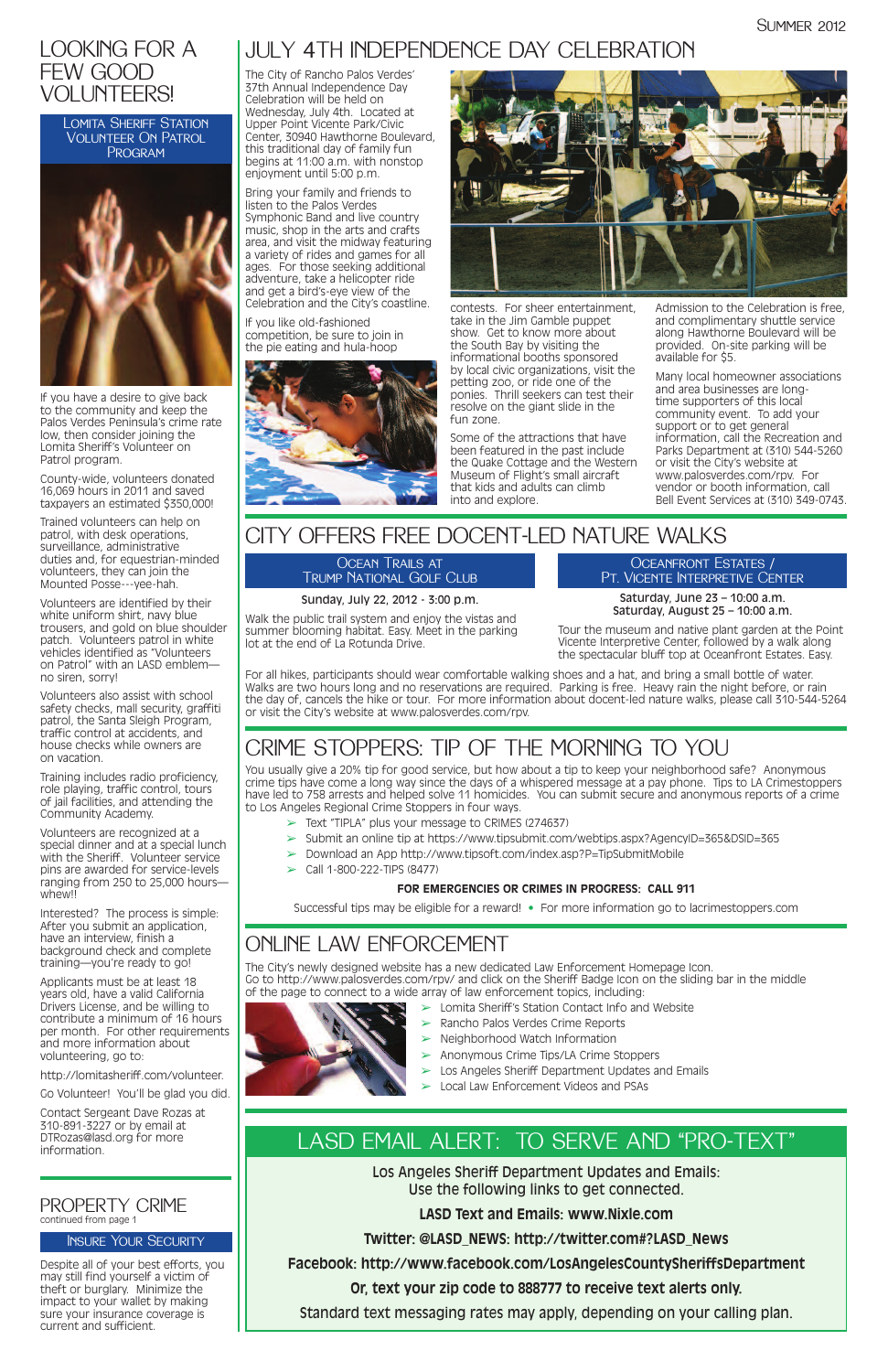### CITY OF RANCHO PALOS VERDES Newsletter

#### Co-Editors: Carolynn Petru & Matt Waters

Summer 2012 Contributing Writers: Paul Christman, Mona Dill, Katie Howe, Kit Fox, Daniel Pitts, Esther Portilo, Lauren Ramezani, Eduardo Schonborn, Nancie Silver Comments? Email mattw@rpv.com or call (310) 544-5218

# City Hall Phone Numbers

**Class Locations:** HP = Hesse Park; LL = Ladera Linda;  $RP = R$ yan Park;  $CH = City$  Hall **Tot Classes** Coffee, Crafts and Coloring (Ages 14 months – 5 yrs) LL<br>Kids Music N Motion/Annette Gunderson (310) 373-0280 Kids Music N Motion/Annette Gunderson Mommy & Me (Birth - 16 mo. & 16 mo.- 3 yrs) HP & LL<br>Kids Music N Motion/Annette Gunderson (310) 373-0280 Kids Music N Motion/Annette Gunderson Parent Participation Preschool (Ages 2 ½ - 5) HP Kids Music N Motion/Annette Gunderson (310) 373-0280 Early Childhood Music Classes (Birth - Kindergarten) HP Kids Music N Motion/Annette Gunderson PV Amiguitos: A Bilingual Playgroup (Ages 3-5) HP Mercedes Seraphim (310) 507-4652 Suika Preschool (Ages 10 mos.- 3 yrs & 3-5 yrs) HP& RP Suika Education, Inc. (310) 323-5221 **Tot & Youth Dance & Sports** Toddler Tappers Dance (Ages 6-10 & 11-13) LL Kids Music N Motion/Annette Gunderson (310) 373-0280 Preschool Prancers Dance (Ages 4-5) LL Kids Music N Motion/Annette Gunderson (310) 373-0280 Kuk Sool: Traditional Korean Martial Arts (Ages 6-12) HP Darius Ghaffari (310) 377-2755 Quickstart Tennis for Tots – (Ages 2- 5) CH Brian More (310) 621-7693 **Youth Classes** Cooking for Kids (Ages 6-Teens) HP Gayle Corwin & Elaine Adam (310) 378-3311 Music Classes – Prep. Piano; Piano (Ages 4 & older) HP Kids Music N Motion/Annette Gunderson (310) 373-0280 Palos Verdes Strings Music Classes - Free Instruction HP<br>Palos Verdes Strings/Michele Nardone (310) 750-6866 Palos Verdes Strings/Michele Nardone **Tot & Youth Summer Camps** Brit-West Soccer Camp (Ages 4-12) LL Brit-West Soccer (310) 840-4791 Cooking For Kids Camps (Ages 6-10 & 11-13) HP Gayle Corwin & Elaine Adam (310) 378-3311 Boys & Girls Lacrosse Camps (Ages 5 - 11) HP<br>Beach Head Lacrosse marissa@ marissa@beachheadlacrosse.com Junior Ranger Summer Camps (Ages 7 – 12) LL MRCA Rangers/City of RPV (310) 544-5260 Mad Science Camps (Ages 5-12) LL & RP Mad Science LA (818) 909-6777 Music Camps – Six Different Camps! (Ages 3-12) RP Kids Music N Motion/Annette Gunderson (310) 373-0280 Sports Camps – Soccer & Baseball/Softball (Ages 5-12) HP Peninsula Sports Camps/Tom Maier (310) 377-0690 SMARTech-nology LEGO Camps (Ages 5-12) RP Go Baby Learn!/Bede Kebede (310) 625-6044 Quickstart Tennis for Tots Camp (Ages 3- 5) CH Brian More (310) 621-7693 **Teen/Adult Health & Fitness** J. S. Aerobic Dancing: Lite Impact HP Sandi Erickson (310) 514-1494 Bones for Life - Exercises to Prevent Osteoporosis HP Move To Health/Sachiye Nakano (310) 326-6831 Tai Chi Chuan - Yang Style (Long Form) HP Jensu Mark (310) 397-6275 Tennis Classes & Private Lessons – All Levels CH (310) 621-7693 **Teen/Adult Classes** Basics of Fine Arts – Drawing/Painting (Ages 16-Adult) HP Kevin McCants (818) 753-8477 FCC Technician's License (Ham Radio Classes) HP PV Amateur Radio Club/Walt Ordway (310) 541-4007 Music Classes: Piano, Guitar, Voice (Group/Private) HP & LL Music N Motion/Annette Gunderson

| City Manager's Office              | (310) 544-5207 |
|------------------------------------|----------------|
| City Clerk's Office                | (310) 544-5217 |
| Finance and Information Technology | (310) 377-0360 |
| Community Development              | (310) 544-5228 |
| Public Works Dept.                 | (310) 544-5252 |
| Recreation and Parks               | (310) 544-5260 |
| Building & Safety Division         | (310) 265-7800 |

### **SUMMERTIME FUN…CALL THE INSTRUCTOR & REGISTER TODAY!**

### **To register for classes, please call the instructor. For more information, check out the City's online Activity Guide at www.palosverdes.com/rpv**

Mon.-Fri. $\sim$  9:00 a.m.-dusk Sat. & Sun. ~ 10:00 a.m.-dusk

Mon.-Fri. ~ 12:00 noon-dusk Sat. & Sun. ~ 10:00 a.m.-dusk

### RECREATION CLASSES OFFERED AT RPV COMMUNITY CENTERS **▼**

Palos Verdes Strings Music Classes – Free Instruction HP Palos Verdes Strings/Michele Nardone (310) 750-6866

Learn Self-Hypnosis (Sub-Conscious Mind Control) HP Tooley Transformation/Duncan Tooley (310) 832-0830

Interested in teaching a class? Call the Recreation Program Supervisor at (310) 544-5268.

### RPV CITY PARK HOURS

#### **SUMMER PARK HOURS SCHOOL YEAR PARK HOURS**

**Abalone Cove Shoreline Park ~ (310) 377-1222**

Daily ~ 9:00 a.m.-4:00 p.m. Mon.-Fri. ~ 12:00 noon-4:00 p.m. Sat. & Sun. ~ 9:00 a.m.-4:00 p.m.

### **Fred Hesse Jr. Community Park ~ (310) 541-8114**

September ~ There will be no service on Monday, September 3, Labor Day. All services for that week will be delayed by one day.

August ~ No change.

### **Ladera Linda Community Center ~ (310) 541-7073**

Mon., Wed., Fri. ~ 1:00 p.m.-5:00 p.m.<br>Sat. & Sun. ~ 1:00 p.m.-5:00 p.m. Sat. & Sun.  $\sim$  10:00 a.m.-5:00 p.m.

### **Point Vicente Interpretive Center ~ (310) 377-5370**

Daily  $\sim$  10:00 a.m.-5:00 p.m. Same hours year round

### **Robert E. Ryan Community Park ~ (310) 377-2290**

**Park grounds may be enjoyed from dawn to dusk. The leash law is enforced in all City parks. All parks are closed on November 22, December 24 and 25, and January 1.**

### HOME IMPROVEMENT PROGRAM

The Home Improvement Program is available for single-family properties located within city limits. The program provides a \$7,000 grant and/or a \$13,000 deferred loan (0% interest) to eligible income qualified owners. The owner(s) must be currently residing in the housing unit as a primary residence and shall reside in the residence for the duration of the loan. Eligible rehabilitation work for the program include items such as roofing, painting,

plumbing, windows, and other general property improvements.

For additional information or to obtain an application, please contact the Home Improvement Program consultant in the Public Works Department at (310) 544-5252 on Fridays. Brochures and applications are also available on the City's website at www.palosverdes.com under City Departments/Public Works/ Home Improvement Program.

### MANDATORY RECYCLING COMES TO THE CITY

Beginning on July 1, 2012, mandatory commercial recycling regulations will be enforced state-wide. The legislation, AB 341, requires: 1) all businesses that generate more than 4 cubic yards of waste per week, and 2) multi-family residential dwellings with five or more units, to arrange for recycling services. The law will affect approximately 150 retail stores, churches, schools, and professional businesses, as well as 40 multi-family complexes (condominiums, townhomes and apartments), within the City of Rancho Palos Verdes.

In preparation for the new requirement, the City has sent letters with helpful information and resources to all businesses, and to property managers of multi-family complexes and home owners associations. Those affected by the state regulation are encouraged to work with their haulers to ensure compliance. More information can also be found on the City's Recycling webpage at www.palosverdes.com/rpv/ publicworks/waste-recycleconservation2.cfm

### HOLIDAY TRASH COLLECTION SCHEDULE

Leave all containers at the curb no later than 7:00 am on collection day, and remove empty containers by no later than 8:00 pm on collection day. Empty carts should not be left on the street overnight. Please keep your neighborhood beautiful!

> EDCO (310) 540-2977 or www.rpvrecycles.com & Universal Waste Systems (UWS) (800) 631-7016

### RECREATION AND PARKS: JOB OPPORTUNITIES

The City is actively seeking qualified and enthusiastic individuals to apply for the part-time, year-round position of Recreation Leader. People hired for this position will oversee daily operations at a wide variety of attractive park sites, have the opportunity to work at community events, and assist with REACH, a dynamic recreation program for teens and adults with developmental disabilities. Work hours include evenings, weekends and holidays. Possession of a Class B California Driver's License is a big plus. Beginning pay rate is \$10.07 per hour.

#### **JOB REQUIREMENTS:**

High School Diploma / 18 years of age or older Class C California Driver's License / Customer Service Experience **Visit the City's website at www.palosverdes.com/rpv to download an application.**

## CITY COUNCIL

Anthony Misetich, Mayor Email: anthony.misetich@rpv.com

Brian Campbell, Mayor Pro Tem Email: brian.campbell@rpv.com

#### Susan Brooks, Councilmember

Email: susan.brooks@rpv.com

Jerry Duhovic, Councilmember Email: jerry.duhovic@rpv.com

Jim Knight, Councilmember Email: jim.knight@rpv.com

July ~ There is no service on Wednesday, July 4, Independence Day. Services on Wednesday, Thursday and Friday will be delayed one day.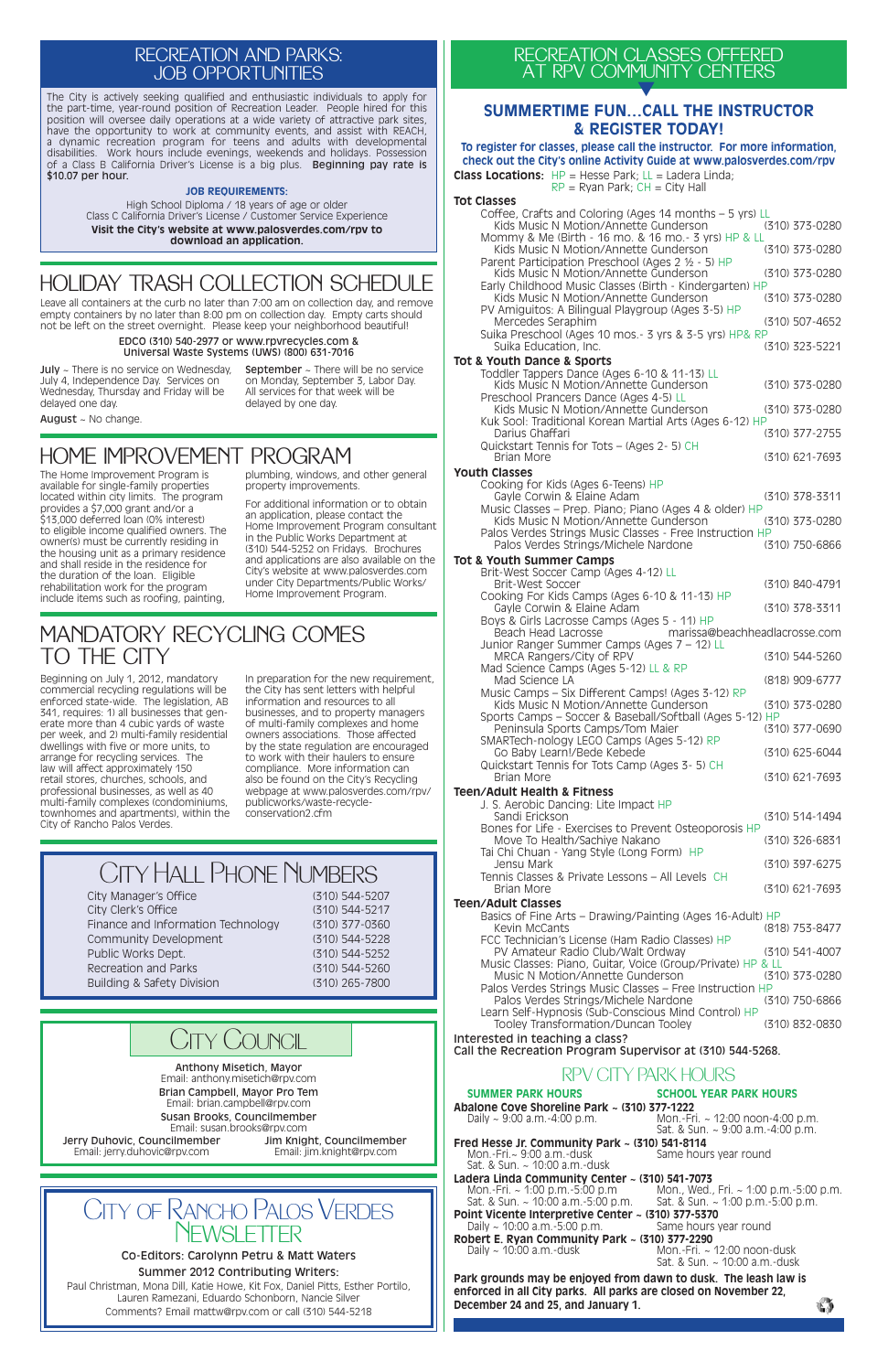Sermons in Church can often be moving, but last October it was St. Peter's Church itself that was on the move! Constructed in 1884, St. Peter's Episcopal Church was San Pedro's first church. Originally built at Nob Hill on Beacon Street between 2nd and 3rd Streets, St. Peter's served the little port town of San Pedro at this original location for 20 years. In 1904, the church was moved to the Vinegar Hill section of San Pedro at 10th and Mesa Streets when the town was rearranged to make room for the LA Harbor port expansion. The church continued to serve its parishioners and the community, but after 50 years the congregation had outgrown its little church. Although the congregation of St. Peter's Episcopal Church built a new structure, there was an appreciation for the church's history; so, rather than demolishing the old church, it was donated to the City of Los Angeles, and moved to Harbor View Cemetery.

Since 1956, it had been under the ownership and maintenance of the City of Los Angeles Parks and Recreation Department. However, over the years it fell under disrepair through lack of use, increased maintenance costs, limited resources, and vandalism.

In early 2008, Green Hills Memorial Park in Rancho Palos Verdes approached the City with a request to relocate the abandoned church building from San Pedro onto the cemetery property. After conducting the necessary environmental analysis and public hearing process, by November 2008 the City of Rancho Palos Verdes had issued Green Hills the entitlements to allow for the relocation to occur. After completing several processes with the City of Los Angeles and securing the necessary permits to move and rebuild the church, the original 1884 structure was ready to be moved for the 3rd time.

### GET THE CHURCH TO ME ON TIME **SUMMER 2012**



### IMPORTANT SUMMER SAFETY TIPS FROM YOUR BUILDING AND SAFETY

Shortly after midnight, on October 25, 2011, a caravan of vehicles left the Harbor View Cemetery at 24th Street and Grand Avenue with St. Peter's Episcopal Church riding on two flatbed trucks, making its final journey 4.5-miles away to Green Hills. The church was separated to facilitate the move, with the roof of the church riding on one flatbed truck and the rest of the church building on another.

Over the next 8 months, the church has been remodeled to showcase its original attributes and features. The exterior shingles were removed to reveal the original wood siding; the bell tower and vestibule were attached, along with the original bronze bell that was cast in 1883 for St. Peter's; a new steeple was built that was more in line with the original 1884 structure; old stained glass windows and doors were reinstalled, and many interior features were installed in line with the original construction, including wooden pews, alter and baptismal fount.

A ribbon-cutting ceremony took place in June and the church is now open for the public to see. Green Hills encourages the public to visit and enjoy this community treasure that has been restored to its former glory. The City of Rancho Palos Verdes is proud to have an organization in town that has given back to the community through this wonderful deed. Green Hills graciously took on the commitment to restore and preserve the St. Peter's Episcopal Church for the benefit of the community and future generations. Green Hills Memorial Park is the appropriate, final resting place for St. Peter's Church.

St. Peter's Episcopal Church. Harbor View Cemetery, San Pedro, CA. November 2008.



St. Peter's Episcopal Church. Green Hills Memorial Park, Rancho Palos Verdes , CA. May 2012.

DEPARTMENT

As the weather heats up, families seek refuge in the cool waters of their neighborhood or backyard pools. Although there's nothing like a quick dip on a hot summer's day, pool season doesn't come without potential risks. Drowning is the leading cause of death, disability and injury for children under 5 years of age in California, and the second leading killer of youngsters



nationwide, and the number of near-drowning victims has increased rapidly in recent years. Since drowning can happen in "seconds", supervision is critically important. Parents and caregivers should install and maintain multiple layers of protection such as:

- 1. Make sure all gates for pool enclosures are self-closing and selflatching. Remove pool toys when you leave the pool. Toys can attract children to an unattended pool.
- 2. Remove all chairs, tables, large toys or other objects that would allow a child to climb up to reach the gate latch or enable a child to climb over the pool fence
- 3. All non-swimmers should always wear approved personal floatation devices when they are near the water. Swimming lessons do not insure safety. A child who falls into water unexpectedly may panic and forget their swimming skills.
- 4. Never leave a child alone near water to answer the phone, the doorbell, go to the bathroom, attend to another child or attend to household chores, not even for a few seconds.
- 5. Install a pool alarm to detect accidental or unauthorized entrance into the water. While the alarm provides an immediate warning, it does not substitute for the fences, door alarms and safety covers required by the Building Codes.
- 6. Periodically check for warning signs for unsafe decking, including loose or wobbly railings or support beams, missing or loose screws, corrosion, rot and cracks that connect a deck to the house or pool.

Did you know that Americans prepare about 3 billion meals on barbeque grills each year? From 2005 -2009 U.S. fire departments responded to an average of 8,200 home fires involving hibachis, gas and charcoal grills each year according to the National Fire Protection Association (NFPA). Five out of six home grill fires involve a gas grill that had a leak or break in a hose or other equipment. Sharing these simple, yet critical guidelines may help to prevent a summer tragedy:

1. When grilling, have a fire extinguisher, a garden hose or at least 4 gallons of water close by in case of a fire.

- 2. Position barbeque grills away from siding, deck railings and out from under eaves, awnings or overhanging branches that may catch fire. It is also unsafe to use any type of grills in a garage, carport, porch, breezeway or any enclosed area that could trap carbon monoxide gases.
- 3. Never grill on top of anything that can catch on fire. Never start a gas grill with the lid closed, or use gasoline or kerosene to light a charcoal fire; both can cause an explosion.
- 4. Keep children away from hot grills or hot charcoal. Establish a 3' "kid-free safety zone" around the grill and instruct children to remain outside of the zone. A chalk line works great for this purpose.
- 5. Dispose of hot charcoals away from kids and pets, and cool them down with a water hose. Coals can get up to 1,000 degrees Fahrenheit. Never leave the grill unattended and have a designated area for dumping hot coals to cool down with a water hose.

Seasons change and so do safety hazards. Help protect your family by staying one step ahead. Taking time to review these safety tips and reviewing your home safety plan with your family will involve your kids in learning all year round.

For additional information, please refer to the City's Building and Safety Division website at www.palosverdes.com/rpv/planning/building-safety/ forms or you may call us 310-265-7800.

#### Summer Grilling Safety Tips: